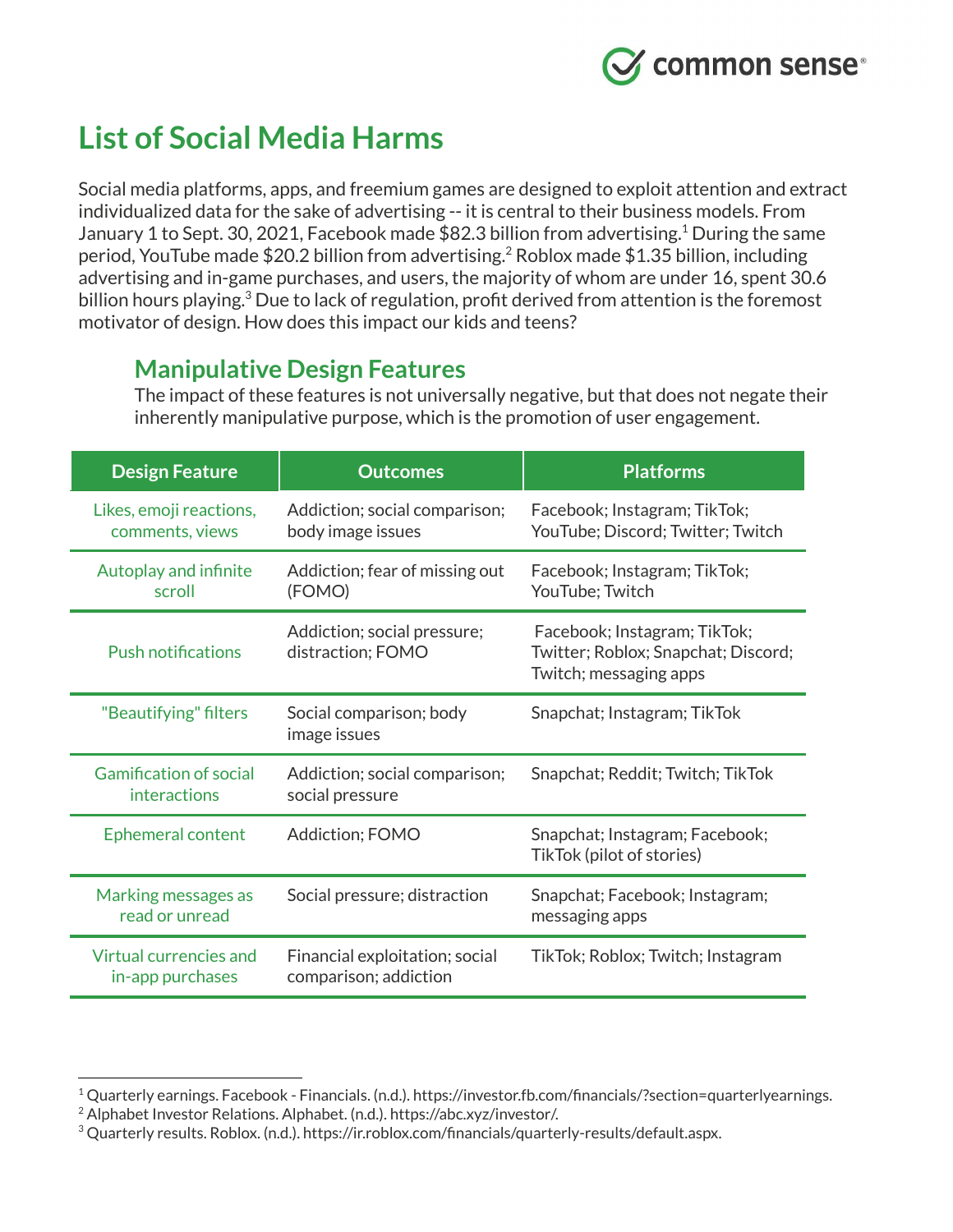Opaque recommendation Addiction; social comparison; algorithms

body image issues; self-harm; extremism

Facebook; Instagram; TikTok; Twitter; YouTube

## **Opaque Recommendation Algorithms**

Recommendation algorithms are difficult to study externally due to lack of transparency. Below, we discuss a selection of studies and cases that illustrate the harms caused by algorithms. Leaked internal Facebook research features prominently due to the unique research insights provided. 4

#### **Prioritization of divisive, hateful, sensationalist content**

Facebook's newsfeed ranking algorithm, which was altered in 2018 to ostensibly boost"meaningful interactions," actually heavily prioritized emoji reactions, long comments, and reshares of posts, resulting in the promotion of controversial and  $emotion$ -inducing content. $5$  News organizations and political parties noticed this change and felt pressured to "rely more on negativity and sensationalism." Facebook researchers found increased promotion of"civic misinfo, civic toxicity, health misinfo, and health antivax content."<sup>6</sup> Internal researchers proposed solutions that were rejected by Mark Zuckerberg due to concerns that user engagement would decrease. 7

## **Promotion of negative social comparison**

According to a 2020 Facebook study of 50,590 people in 10 countries, 33% of people compared their appearance to others on Instagram and 26% always or often saw content that made them feel worse about their appearance. $^8$  It's worse for teen girls: 48% compared appearance, 37% felt worse about themselves, and 34% felt "a lot" or "extreme" pressure to look perfect. In another 2020 Facebook study, 40% of teen boys experienced negative social comparison due to Instagram, but body image contributed less than other factors like economic status. 9

https://www.wsj.com/articles/facebook-knows-instagram-is-toxic-for-teen-girls-company-documents-show-116316 20739.



<sup>4</sup> Pierce, D., & Kramer, A. (Oct. 28, 2021). *Here are all the Facebook Papersstories*. *Protocol*. https://www.protocol.com/facebook-papers.

 $5$  Hagey, K., & Horwitz, J. (Sept. 15, 2021). Facebook tried to make its platform a healthier place. It got angrier instead. Wall *Street Journal*. https://www.wsj.com/articles/facebook-algorithm-change-zuckerberg-11631654215.

<sup>6</sup> Merrill, J. B., & Oremus, W. (Oct. 26, 2021). *Five pointsfor anger, one for a 'like': How Facebook'sformula fostered rage and misinformation*. *Washington Post*. Retrieved Dec. 6, 2021, from

https://www.washingtonpost.com/technology/2021/10/26/facebook-angry-emoji-algorithm/.

<sup>&</sup>lt;sup>7</sup> Hagey, K., & Horwitz, J. (Sept. 15, 2021). Facebook tried to make its platform a healthier place. It got angrier instead. Wall *Street Journal*. https://www.wsj.com/articles/facebook-algorithm-change-zuckerberg-11631654215.

<sup>8</sup> *Appearance-based social comparison on Instagram*. (Sept. 29, 2021). *Wall Street Journal*.

https://s.wsj.net/public/resources/documents/appearance-based-social-comparison-on-instagram.pdf.

<sup>9</sup> Wells, G., Horwitz, J., & Seetharaman, D. (Sept. 14, 2021). *Facebook knowsInstagram istoxic for teen girls, company documentsshow*. *Wall Street Journal*.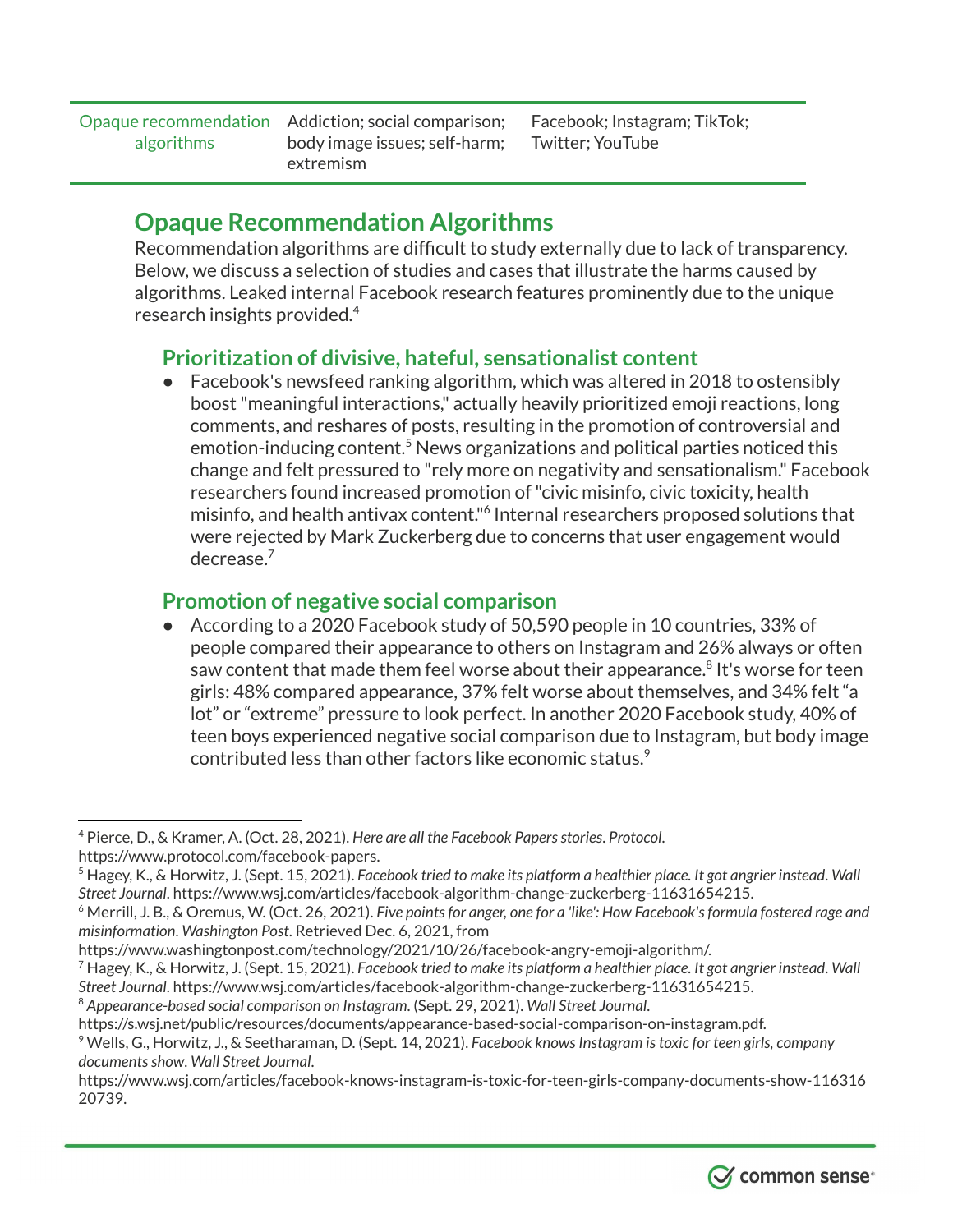- A 2019 study, focusing on young women, found frequency of Instagram use to be correlated with depressive symptoms, decreased self-esteem, general and physical appearance anxiety, and body dissatisfaction. $^{10}$  Additionally, exposure to beauty and fitness images, in particular, significantly decreased self-rated attractiveness.
- A 2020 study found that just seven minutes on Instagram, compared to Facebook or playing a game, led to decreased body satisfaction and increased negative emotions among college-age women. 11
- Content moderation guidelines for TikTok, which were leaked in 2020, instructed moderators to suppress content featuring fatness, wrinkles,"abnormal body shape," "ugly facial looks," and poverty, among other categories.<sup>12</sup>

### **Promotion of disordered body image content**

- Communities that encourage disordered eating use coded language to evade platform filters and to share memes,"thinspiration" photos, goal weights, and tips on Twitter, TikTok, Instagram, Facebook, YouTube, Discord, Tumblr, and Snapchat. 13 Instagram, in particular, was shown to recommend search terms like "appetite suppressant" to people with eating disorders. $^{14}$
- Several investigations, including by Sen. Blumenthal's office and CNN, have created fake youth accounts on Instagram that like a few dieting posts and then, within a day or two, are shown majority pro-anorexia content. 15
- A 2019 study of 12- to 13-year-olds in Australia found that girls with Snapchat, Instagram, and Tumblr accounts and boys with Snapchat, Facebook, and Instagram were significantly more likely to report disordered eating than youths not using social media. Greater daily time spent using Instagram and Snapchat was associated with significantly higher disordered eating behaviors among girls. 16

<sup>16</sup> Wilksch, S. M., O'Shea, A., Ho, P., Byrne, S., & Wade, T. D. (2020). *The relationship between social media use and disordered eating in young adolescents*. *International Journal of Eating Disorders*, 53(1), 96–106.



<sup>10</sup> Sherlock, M., & Wagstaff, D. L. (2019). *Exploring the relationship between frequency of Instagram use, exposure to idealized images, and psychological well-being in women*. *Psychology of Popular Media Culture*, 8(4), 482–490.

<sup>11</sup> Engeln, R., Loach, R., Imundo, M. N., & Zola, A. (2020). *Compared to Facebook, Instagram use causes more appearance comparison and lower body satisfaction in college women*. *Body Image*, 34, 38–45.

<sup>12</sup> Biddle, S., Ribeiro, P. V., & Dias, T. (March 16, 2020). *TikTok told moderatorsto suppress posts by 'ugly' people and the poor to attract new users*. *The Intercept*.

https://theintercept.com/2020/03/16/tiktok-app-moderators-users-discrimination/.

<sup>13</sup> Conger, K., Browning, K., & Woo, E. (Oct. 27, 2021). *Eating disorders and social media prove difficult to untangle*. *New York Times*. https://www.nytimes.com/2021/10/22/technology/social-media-eating-disorders.html; Reese, A. (May 16, 2019). *The evolution of online eating disorder communitiesfrom Tumblr to Twitter meme*. *Jezebel*.

https://jezebel.com/the-evolution-of-online-eating-disorder-communities-fro-1833079022.

<sup>14</sup> Hern, A. (April 15, 2021). *Instagram apologisesfor promoting weight-loss content to users with eating disorders*. *The Guardian*.

https://www.theguardian.com/technology/2021/apr/15/instagram-apologises-for-promoting-weight-loss-content-to -users-with-eating-disorders.

<sup>15</sup> O'Sullivan, D., Duffy, C., & Jorgensen, S. (Oct. 4, 2021). *Instagram promoted pages glorifying eating disordersto teen accounts*. *CNN*. Retrieved Dec. 6, 2021, from

https://www.cnn.com/2021/10/04/tech/instagram-facebook-eating-disorders/index.html.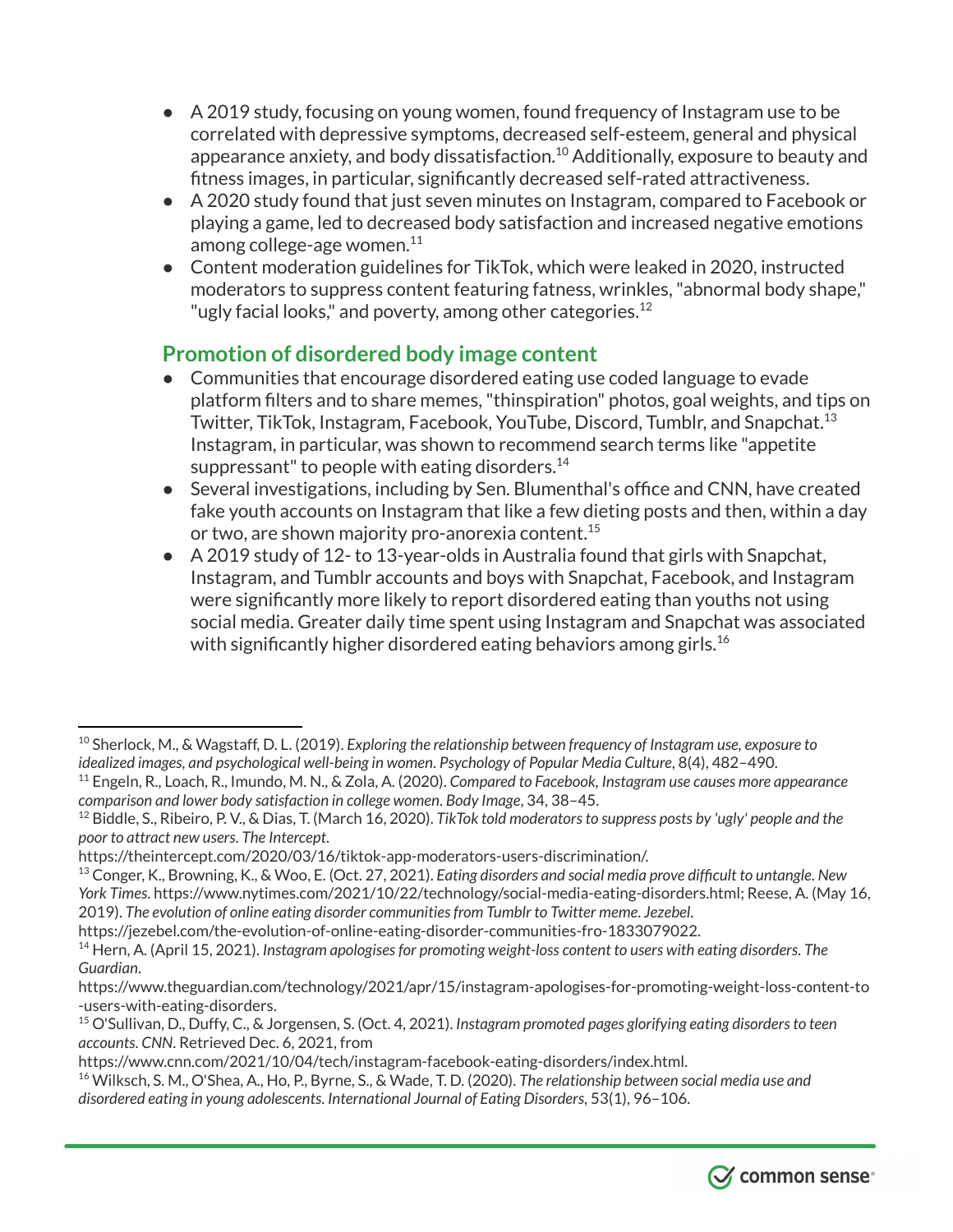● YouTube, Instagram, and Facebook are central to the encouragement and sale of steroids, particularly to boys, pushed through algorithms recommending content, ads, groups to join, and accounts to follow. $^{17}$ 

## **Promotion of self-harm and suicide content**

- Internal Facebook research revealed that among teens who reported suicidal thoughts, 13% of British users and 6% of American users traced the desire to kill themselves to Instagram. 18
- A 2018 study found that Instagram posts that mentioned suicide ideation elicited higher engagement than posts that did not. 19
- A 2019 study found that 43% of young adults surveyed have seen self-harm content on Instagram and, of those, 80% did not seek it out (recommended or accidental). $^{20}$ The content led 39% to think about how it would feel to harm themselves. Surprisingly, 32.5% indicated that they have performed the same self-harming behavior due to seeing self-harm content on Instagram. This correlated significantly with suicide ideation and suicide risk.

#### **Promotion of extremist content**

- A 2020 study of YouTube found that 9% of users watched extremist or white supremacist videos and 22% viewed "alternative" fringe content. $^{21}$  During the two months studied, the mean numbers of videos watched were 11.5 (extremist) and 64.2 (alternative). Despite YouTube's recent algorithmic changes, 37.6% of recommendations on alternative videos and 29.3% of recommendations on videos from extremist channels were to other videos of the same type.
- A 2021 study of TikTok found that 30% of videos promoted white supremacy, 24% supported terrorists, 14.9% were antisemitic, 13.5% anti-Black, 8.7% anti-LGBTQ, and 7.9% anti-Muslim. $^{22}$  This follows 2020 findings that 14 QAnon-related hashtags had over 488 million combined views on TikTok. 23

https://s.wsj.net/public/resources/documents/teen-mental-health-deep-dive.pdf.

https://www.adl.org/resources/reports/exposure-to-alternative-extremist-content-on-youtube.

<sup>23</sup> Little, O. (Oct. 6, 2020). *Spread of a conspiracy theory about Trump's COVID-19 diagnosisshows why TikTok must be proactive about QAnon misinformation*. Media Matters for America.

https://www.mediamatters.org/qanon-conspiracy-theory/spread-conspiracy-theory-about-trumps-covid-19-diagnosi s-shows-why-tiktok.



<sup>17</sup> *Digital platforms on steroids*. Digital Citizens Alliance. (September 2019).

https://www.digitalcitizensalliance.org/clientuploads/directory/Reports/DCA\_Platforms\_on\_Steroids\_Report-Final.pd f.

<sup>18</sup> Teen mental health deep dive. Published by the *Wall Street Journal*. (Sept. 29, 2021).

<sup>19</sup> Carlyle, K. E., Guidry, J. P., Williams, K., Tabaac, A., & Perrin, P. B. (2018). *Suicide conversations on Instagram™: contagion or caring? Journal of Communication in Healthcare*, 11(1), 12–18.

<sup>20</sup> Arendt, F., Scherr, S., & Romer, D. (2019). *Effects of exposure to self-harm on social media: Evidence from a two-wave panel study among young adults. New Media & Society, 21(11-12), 2422-2442.* 

<sup>21</sup> Chen, A. Y., Nyhan, B., Reifler, J., Robertson, R. E., & Wilson, C. (Feb. 12, 2021). *Exposure to alternative & extremist content on YouTube*. Anti-Defamation League.

<sup>22</sup> O'Connor, C. (August 2021). *Hatescape: An in-depth analysis of extremism and hate speech on TikTok. Institute for Strategic Dialogue*. Retrieved from https://www.isdglobal.org/wp-content/uploads/2021/08/HateScape\_v5.pdf.